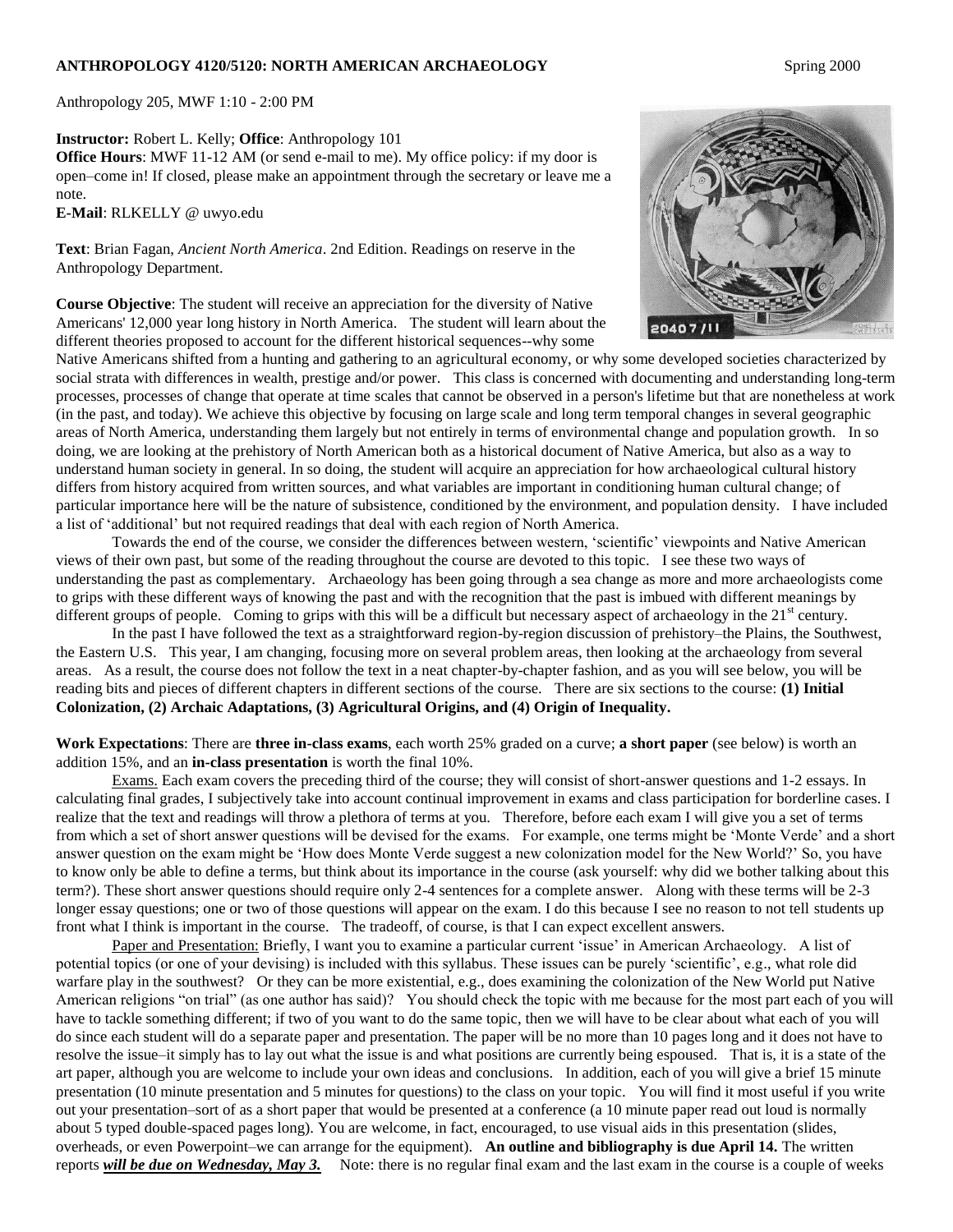

from the end.

**Attendance:** You are paying the tuition. It is up to you. But class participation can sway me in the case of borderline grades.

**Late papers:** Late papers cannot be accepted. Students will have to take an incomplete if they cannot, for good reason, make the due date for the term paper.

**Missed Exams:** If you let me know ahead of time that you have a conflict on an exam date, I can be very accommodating. After the fact, I am less understanding. If you have more than one exam on a day of an exam in this class, let me know–I am willing to shift your exam in this class.

**Disclaimer:** I will do my best to stick to this syllabus; if changes have to be made due to circumstances beyond my control, I will announce those changes in class.

**Plagiarism/Cheating:** Don't do it, please; I have no choice but to prosecute to the full extent–a failing grade in the course.

## **Introduction: How to think about the past, temporal frames of reference, relevant frames of inquiry**

Jan 19 (Wed)

### **Readings:**

Fagan: Chapters 1-3 (this may be some review for some of you; for others, it is a quick background to the methods of American archaeology)

### **Colonization: When and how were the Americas occupied?**

Jan 21 (Fri) – Jan 31 (Mon) The Colonization Process

**Readings:**

Fagan: Chapters 4 and 6

Grayson, D.

1987 The First Americans. *Natural History* 96(5): 8-13.

Meltzer, D.

1993 Pleistocene Peopling of the Americas. *Evolutionary Anthropology* 1(5): 157-169.

Standford, D., and B. Bradley

2000 The Solutrean Solution. Did some ancient Americans come from Europe? *Discovering Archaeology* (See http://www.discoveringarchaeology.com/0799toc/7special12-solutrean.shtml)

Feb 2 (Wed) Does examining the North American colonization process place Indian religion "on trial"? **Readings:**

Lippert, D.

1997 In front of the mirror: Native Americans and Academic Archaeology. In *Native Americans and Archaeologists*, ed by N. Swidler, K. Dongoske, R. Anyon, and A. Downer, pp. 120-127, Altamira Press, Walnut Creek, CA.

Clark, G.A.

1998 NAGPRA, the conflict between Science and Religion, and the Political Consequences. *SAA Bulletin* 16(5): 22, 24-25. Watkins, J.

1998 Native Americans, Western Science and NAGPRA. *SAA Bulletin* 16(5): 23, 25.

Kelly, R.L.

1998 Native Americans and Archaeology: A Vital Partnership. *SAA Bulletin* 16(4): 24-26.

## **'Archaic' Adaptations: Constraints, Possibilities and Implications of Nomadic Life**

Feb 4 (Fri) A Perspective on Mobility

Feb 7 (Mon)–Feb 9 (Wed): The High Arctic: Arctic Small Tool, Dorest, and Thule Traditions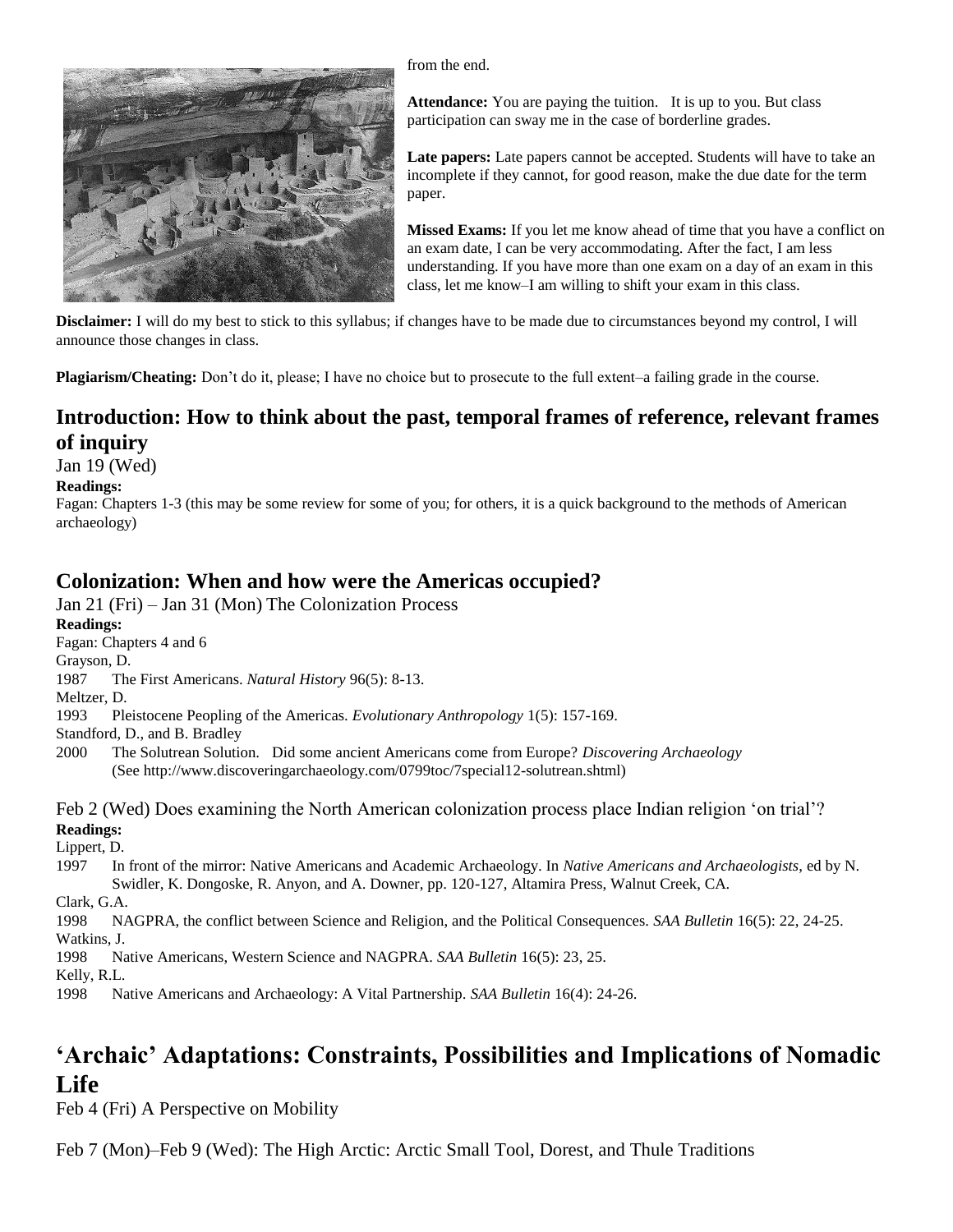Readings: Fagan, Chapter 9 (pp 169-177; 181-187), 10

Feb 11 (Fri) \*\*\*\*\*\*\*\*\*\*\*\*\*\*\*\*\*\*\*\*\*\*\*\*\*\*\*\*\*\*\*\*\*\*\*\*EXAM 1\*\*\*\*\*\*\*\*\*\*\*\*\*\*\*\*\*\*\*\*\*\*\*\*\*\*\*\*\*\*\*\*\*\*\*\*\*\*\*\*\*\*\*\*\*\*\*\*\*\*\*

Feb 14 (Mon)–Feb 16 (Wed) The Great Basin: The Case of the Numic Migration Fagan, chapter 13 (to page 279) Kelly, R.L. 1997 The Late Holocene Prehistory of the Great Basin. *Journal of World Prehistory* 11: 1-49.

# **Agricultural Origins**

Feb 18 (Fri) A perspective on foraging diet and agriculture

Feb 21 (Mon)-- Feb 25 (Fri) The Southwestern U.S.

Fagan, Chapter 14 (to page 300); Chapter 15

Wills, W.H.

1995 Archaic Foraging and the Beginning of Food Production in the American Southwest. In *Last Hunters First Farmers: New Perspectives on the Prehistoric Transition to Agriculture*, edited by T.D. Price and A.B. GeBauer, pp. 215-242. School of American Research Press, Santa Fe.

Feb 28 (Mon)-- Mar 3 (Fri) The Eastern U.S.

Fagan, chapter 17 (pp. 349-378, 386-396) chapter 19 (pp. 397-402)

Smith, B.D.

1995 Seed Plant Domestication in Eastern North America. In *Last Hunters First Farmers: New Perspectives on the Prehistoric Transition to Agriculture*, edited by T.D. Price and A.B. GeBauer, pp. 193-213, School of American Research Press, Santa Fe.

Watson, P.J. and M.C. Kennedy

1991 The Development of Horticulture in the Eastern Woodlands of North America: Women"s Role. In *Engendering Archaeology*, edited by J.M. Gero and M.W. Conkey, pp. 255-275. Basil Blackwell, Oxford.

Mar 6 (Mon) Summation: what do we think we know about agricultural economies and their origin(s)?

Mar 8 (Wed)\*\*\*\*\*\*\*\*\*\*\*\*\*\*\*\*\*\*\*\*\*\*\*\*\*\*\*\*\*\*\*\*\*\*\*\*EXAM 2\*\*\*\*\*\*\*\*\*\*\*\*\*\*\*\*\*\*\*\*\*\*\*\*\*\*\*\*\*\*\*\*\*\*\*\*\*\*\*\*\*\*\*\*\*\*\*\*\*\*\*

# **Origins of Inequality**

Mar 10 (Fri) A model for thinking about the evolution of inequality

- Mar 13 **SPRING BREAK**
- Mar 15 **SPRING BREAK**
- Mar 17 **SPRING BREAK**

Mar 20 (Mon)–Mar 24 (Fri) The Eastern U.S. (Adena, Hopewell and Mississippian) Fagan, Chapter 19 (pp. 403-410), Chapter 20 and 21.

Mar 27 (Mon)–Apr 3 (Mon) The Southwestern U.S. Fagan, Chapter 16 Naranjo, T. 1995 Thoughts on migration by Santa Clara Pueblo. *Journal of Anthropological Archaeology* 14: 247-250. Lekson, S. 1997 Rewriting Southwestern Prehistory. *Archaeology* Jan/Feb issue.

Apr 5 (Wed) Guest Lecture: Rick Wethermon, NAGPRA at University of Wyoming Readings: NAGPRA legislation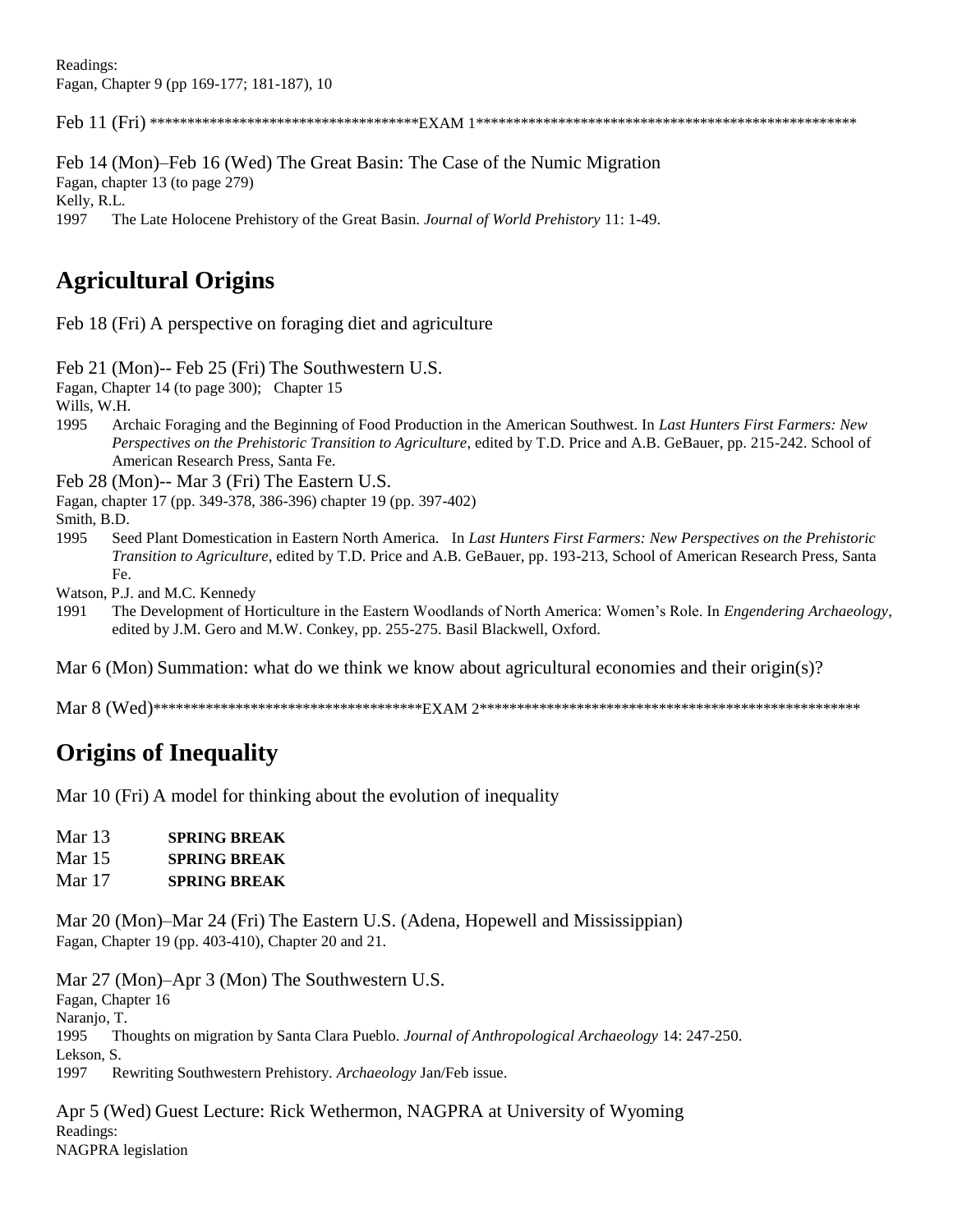Larson, C.

- 1992 Telltale Bones. Archaeology 45(2): 43-46.
- SAA Principles of Archaeological Ethics Statement. 1995

Zimmerman, L.

Regaining our Nerve: Ethics, Values and the Transformation of Archaeology. In Ethics in American Archaeology: Challenges 1995 for the 1990s, edited by M. Lynott and A. Wylie, pp. 64-67. Society for American Archaeology Special Report.

| Apr $7$ (Fri)     | <b>Film:</b> Myths and the Moundbuilders    |
|-------------------|---------------------------------------------|
| Apr $10 \, (Mon)$ | <b>Film: Chaco Canyon</b>                   |
| Apr $12$ (Wed)    | To be announced (I may be away from campus) |

Apr 14 (Fri)–The Northwest Coast

Fagan, chapter 11 (pp. 215-226), chapter 12 (231-329) Note: Outline and bibliography for short paper due in class Ames, K.

- The Northwest Coast: Complex Hunter-gatherers, Ecology and Social Evolution. Annual Review of Anthropology 23: 1994 209-229.
- Apr 17 (Mon) Summation: What do we think we know about the evolution of inequality?

## **Student Presentations**

| Apr $21$ (Fri)    | 'EASTER' BREAK: NO CLASSES                                                                                                                                                                                                                                                                                                                       |
|-------------------|--------------------------------------------------------------------------------------------------------------------------------------------------------------------------------------------------------------------------------------------------------------------------------------------------------------------------------------------------|
| Apr $24 \, (Mon)$ | <b>Student Presentations</b>                                                                                                                                                                                                                                                                                                                     |
| Apr 26 (Wed)      | <b>Student Presentations</b>                                                                                                                                                                                                                                                                                                                     |
| Apr $28$ (Fri)    | <b>Student Presentations</b>                                                                                                                                                                                                                                                                                                                     |
|                   | Note: There will be a lecture today, April 28, time and place to be announced, by Richard Lee, one of the world's foremost authorities<br>on hunting and gathering societies. He will be speaking about his years of research with the Ju/'hoansi, also known as the<br>!Kung Bushmen, in Botswana, southern Africa. Attendance is not required. |
| May 1 (Mon)       | <b>Student Presentations</b>                                                                                                                                                                                                                                                                                                                     |
| May 3 (Wed)       | Student Presentations Note: Short paper due in class.                                                                                                                                                                                                                                                                                            |

May 5 (Fri) Concluding Lecture: What good is the past?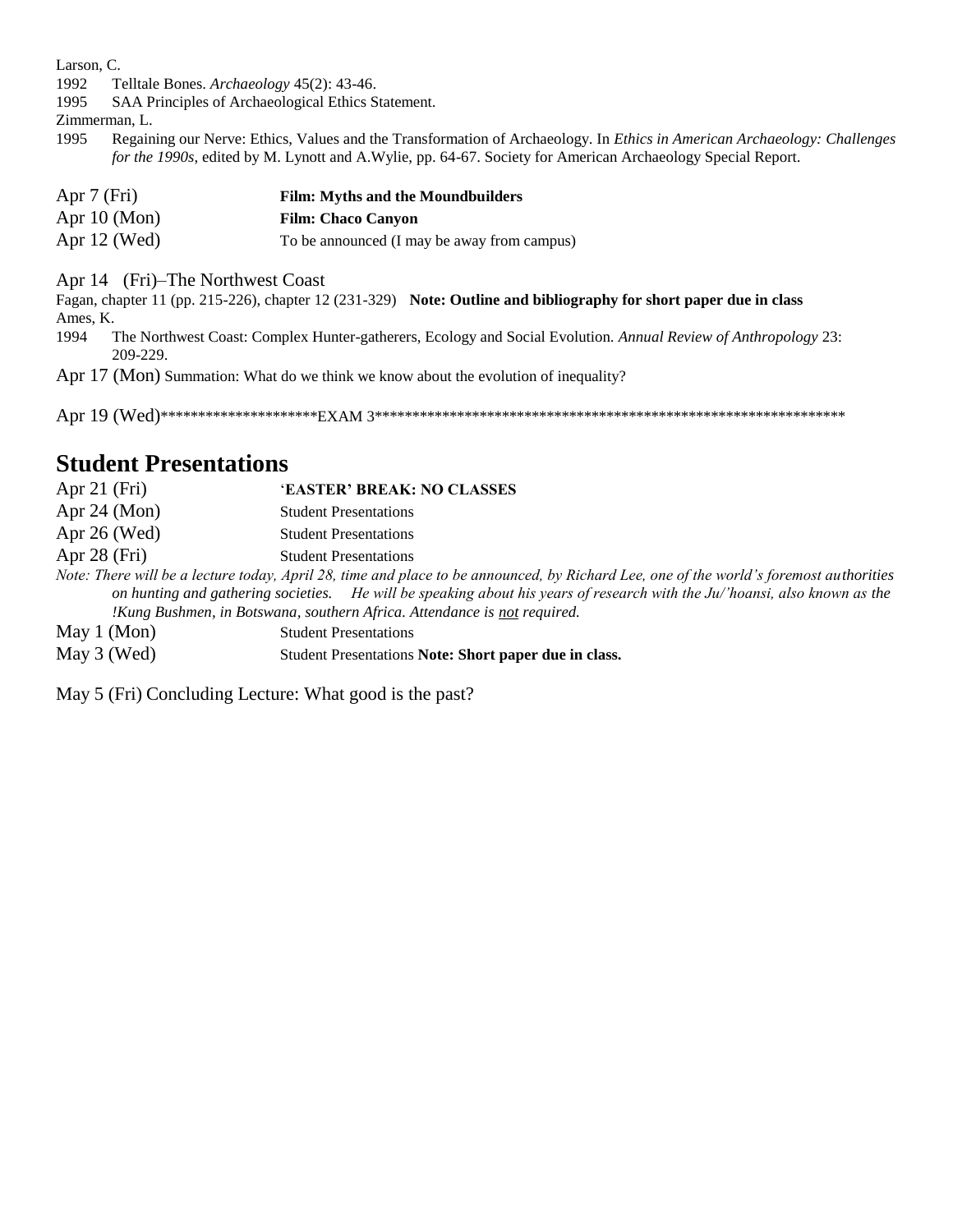#### **Anthropology 4120 North American Archaeology Spring 2000**

#### **Written Assignment**

As I described above, this is a short, 10 page paper that is to be a review of current thinking about an issue that is important to the conduct of North American Archeology today. All I want you to do is give a clear exposition of the diversity of thinking on the subject today. You are welcome, but not required, to inject your own ideas or arguments.

Length: 5-10 pages, double-spaced. You can write more, if need be, but learning to write succinctly is an important skill.

**Format**: I expect everyone to use American Antiquity style guide (as opposed to MLA or some other arcane and archaic format). I will provide you with this style guide.

**Writing Checklist**: Be sure to include with your paper the writing checklist below. I do not grade your paper from it, but you will find it useful to include it (and that also means using it!)

**Outline**: An outline of your paper, and a preliminary bibliography is due by **April 14**, the final paper is due **May 3**, in class. If you would like to get the outline to me sooner, I will be most happy to look at it.

Below are some potential topics. You are not required to use one of these, but they will give you some ideas of what I am talking about. Some of these may not seem to make much sense, but I can clarify them for you, and they will become more apparent in the course.

Kennewick Man

Spirit Cave

The issue of 'unaffiliated' remains under NAGPRA

Southwestern warfare and cannibalism

Pre-columbian Europeans in North America

All people live in a "gendered" world. How should archaeologists, who often find it difficult if not impossible to attribute certain artifacts with men or women, deal with this fact? How have North American archaeologists dealt with this issue?

What is Wyoming's Medicine Wheel? Is there any hope for understanding such enigmatic things?

Connections between the Southwest and Mesoamerica (e.g., Chaco Canyon, Casas Grandes).

How far back in time can the Kachina Religion be traced? What hope do we have for reconstructing prehistoric religion?

The Chumash "invention of tradition" issue.

Look at what we know about the initial appearance of the classic Plains Indians. How do we separate history from evolution in archaeological sequences?

How are the movements of "ethnic" groups across the landscape to be traced?

How do we know when oral traditions are "true"? What is meant by "true"? Can oral traditions accurately convey factual information about the material world over hundreds of generations?

What is the status of women in American archaeology today?